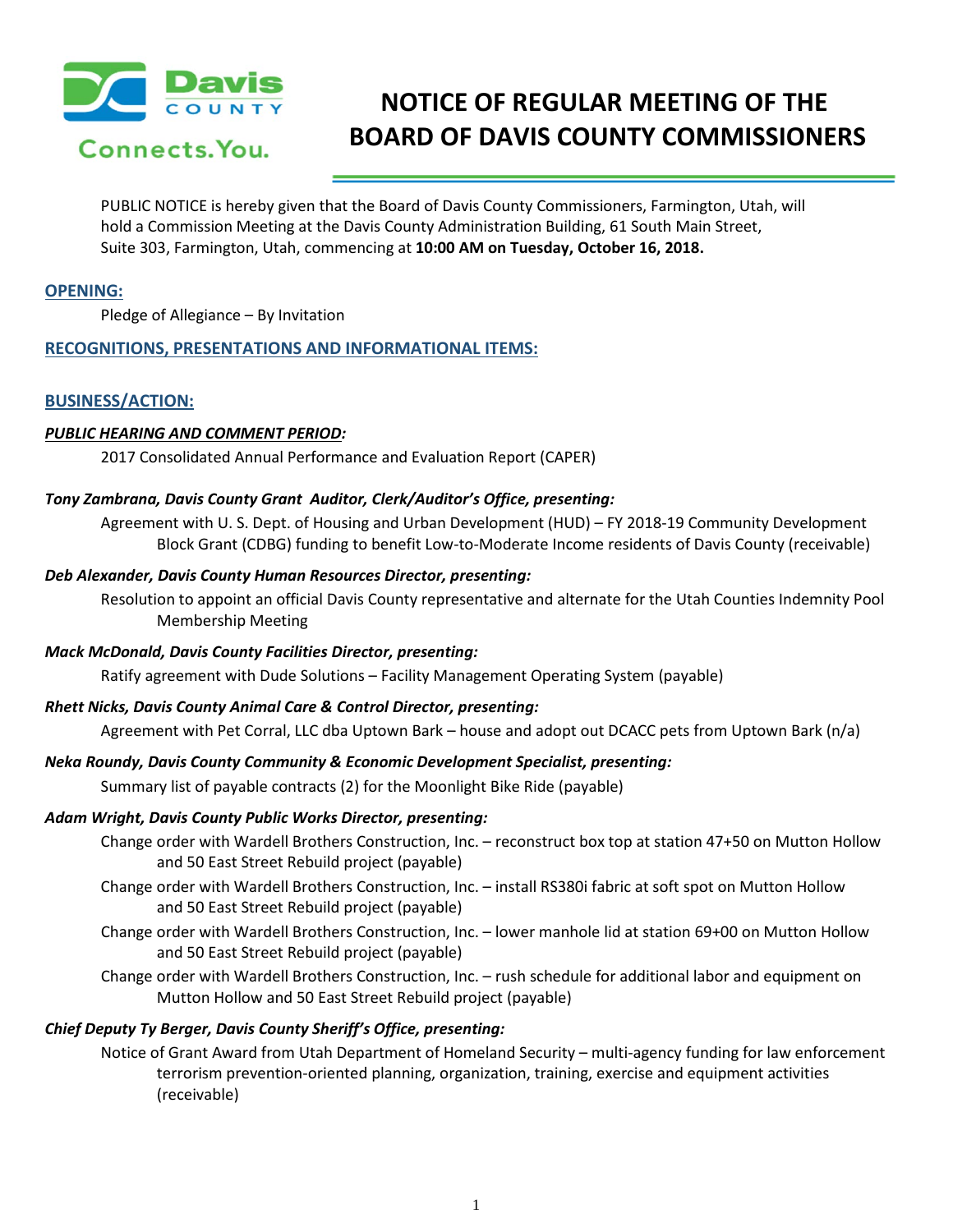# *Chief Deputy Butcher, Davis County Sheriff's Office, presenting:*

Agreement with Brett's Towing – towing rotation list/north/south/heavy (n/a) Agreement with I.F.S. Towing – towing rotation list/north/south/heavy (n/a) Agreement with Lincoln Environmental Towing – towing rotation list/north/heavy (n/a)

## *Tony Thompson, Davis County Property Manager, presenting:*

Preliminary Application to Centerville City for subdivision to be known as Deuel Creek Place on parcel of land Tax ID 02-104-0109 (641 E 200 S) for a 3-lot subdivision (n/a)

# *Jeff Oyler, Davis County Planning Manager, presenting:*

Improvement agreement and Grant of Lien with Brett Davis – deferral of curb, gutter and sidewalk improvements for property located at 979 North 50 East in Kaysville (n/a)

- Resolution to approve the interlocal cooperation agreement with West Bountiful City for distribution of 2017 Prop 1 monies for the 640 West bike lanes and street improvement project (n/a)
- Interlocal agreement with West Bountiful City distribution of 2017 Prop 1 monies for the 640 West bike lanes and street improvement project (payable)

Final plat approval - Neil Christensen Subdivision (2404 N 4500 W, Hooper)

## *Brian Hatch, Davis County Health Director, presenting:*

- Amendment with Utah Department of Human Services, Division of Aging and Adult Services provide additional Federal funds for Support Services; Preventative Health; Caregiver; and State Health Insurance Assistance (receivable)
- Memo of Agreement with Utah Highway Safety Office funding for support of the CPS (Child Passenger Safety) program (receivable)
- Affirmation to Utah Dept. of Transportation Davis County Senior Services Title VI Plan, Non-Discrimination in the Federal Transit Program (n/a)

Agreement with RBRA, LLC – lease of office space for the Health Department (WIC and Family Health) (payable)

# *Curtis Koch, Davis County Clerk/Auditor, presenting:*

Request approval of new Financial Policy: Section 450 – Electronic Payment Services

## *Commissioner Smith presenting:*

Amendment with Utah Division of Substance Abuse & Mental Health – shift existing funds for Substance Abuse Program from service code PRX1 to PRX2 (n/a)

# **BOARD OF EQUALIZATION:**

Property Tax Register

## **CONSENT ITEMS:**

- Check Registers
- Meeting Minutes: September 18 and 25, 2018 and Work Session of September 18, 2018
- Personnel Register

Basic Training Reimbursement Agreements:

- Miles Adair Correctional Officer (receivable)
- Kavon Nematollahi Correctional Officer (receivable)

# **COMMISSIONER COMMENTS**

**PUBLIC COMMENTS** (3 Minutes per Person)